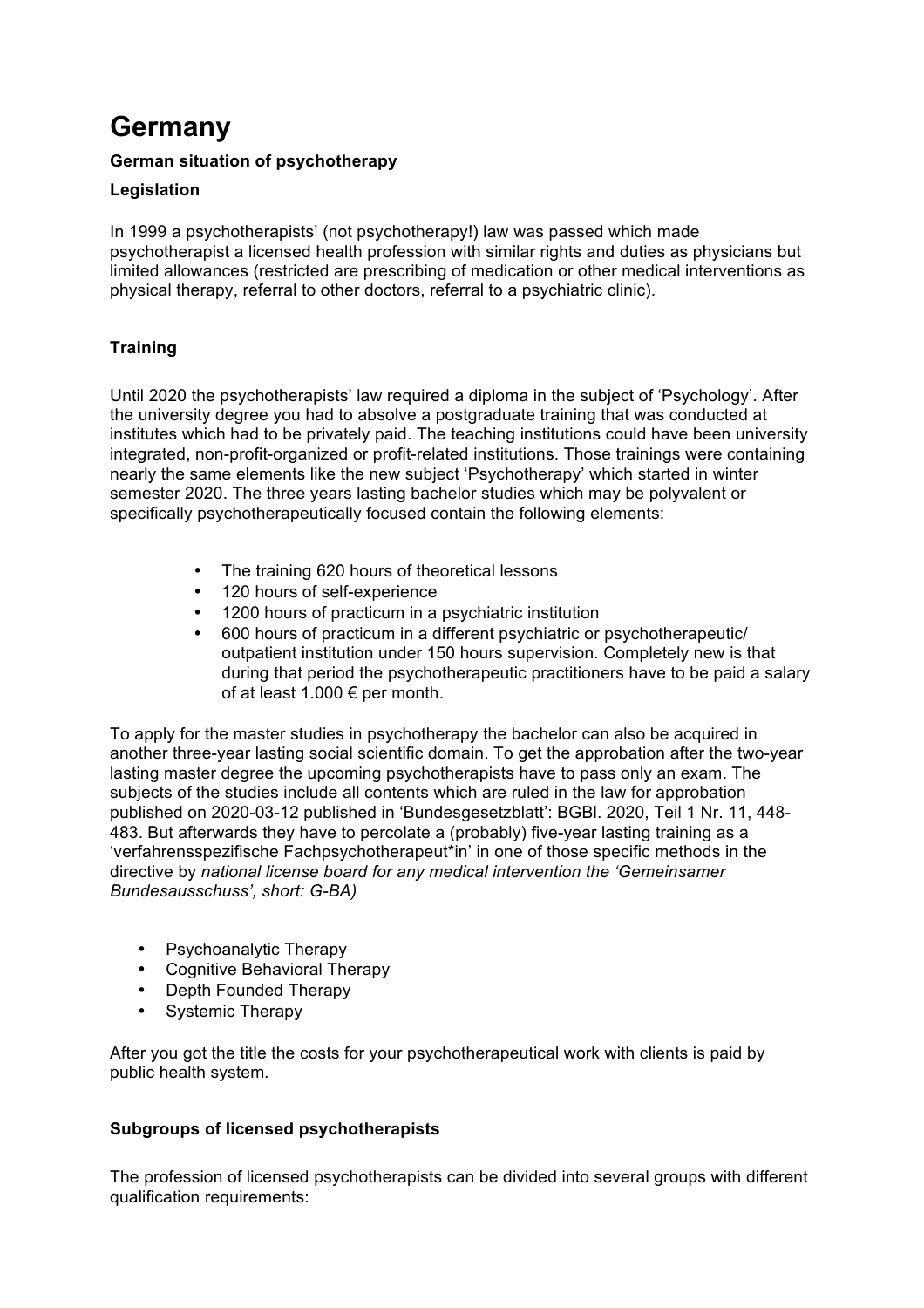- 1. according to their target group: There are the psychotherapists for adults and psychotherapists for children and adolescents. a) Psychotherapists for adults: They have to be psychologists on master's level (or former diploma). b) Psychotherapists for children and adolescents: They can either be the above or a have a degree in the educational field. Here the requirements differ from region to region. In some areas it can be at bachelor's degree, different fields of study are accepted.
- 2. according to their professional background: There are psychological and medical psychotherapists. a) Psychological psychotherapists have a psychology degree and the above described post gradual training. b) Medical psychotherapists have a medical degree and undergo a similar training but require less hours of theory and treatment.

#### **Important institutions**

- 1. The chamber of psychotherapists regulates and monitors the professional competencies and qualities. Membership of licensed psychotherapists is mandatory. It's science board decides on which psychotherapeutic approaches are scientifically proven, so that a psychotherapist trained in that approach can obtain the official license. Here, five psychotherapeutic approaches have been accepted so as far as scientifically proven: cognitive-behavioral, psychoanalytic, psychodynamic, clientcentered and systemic.
- 2. The second important actor is the national license board for any medical intervention (Gemeinsamer Bundesausschuss, short: GBA) which decides on which intervention is scientifically and cost-effective enough to be payed by public insurance as regular. These are the at least accepted approaches: cognitive-behavioral, psychoanalytic, depth founded and since 2020 also the systemic approach. Client-centered approach was denied by the board because the studies submitted were seen as insufficient scientific evidence.
- 3. Lately, there has been an initiative from different methods on common ground to form a union of humanistic approaches. A new request to the board was made in 2013 but has not yet been revised.

The consequences of the gap between licensed psychotherapists in an approach accepted by the G-BA and approaches not accepted means: Not G-BA-accepted licensed psychotherapists can practice psychotherapy but will not be able to have a practice where their patients can get publicly financed treatment.

#### **"Non-licensed" psychotherapists**

Besides licensed psychotherapists there is a huge amount of psychotherapeutically trained professionals which do not meet the criteria required by psychotherapists' law. For them it is possible to obtain a legal permission to treat patients/clients by a 'health practitioner' license in the area of psychotherapy (Heilpraktiker für Psychotherapie). It is granted by the federal bureaus of health. The licence can either be given after a theoretical exam or when proving relevant qualification level (as a psychology degree which contained the subject of clinical psychology). Anyone who obtained the health practitioner's license can have a private practice (not funded by public insurance but privately paid by clients). They are not allowed